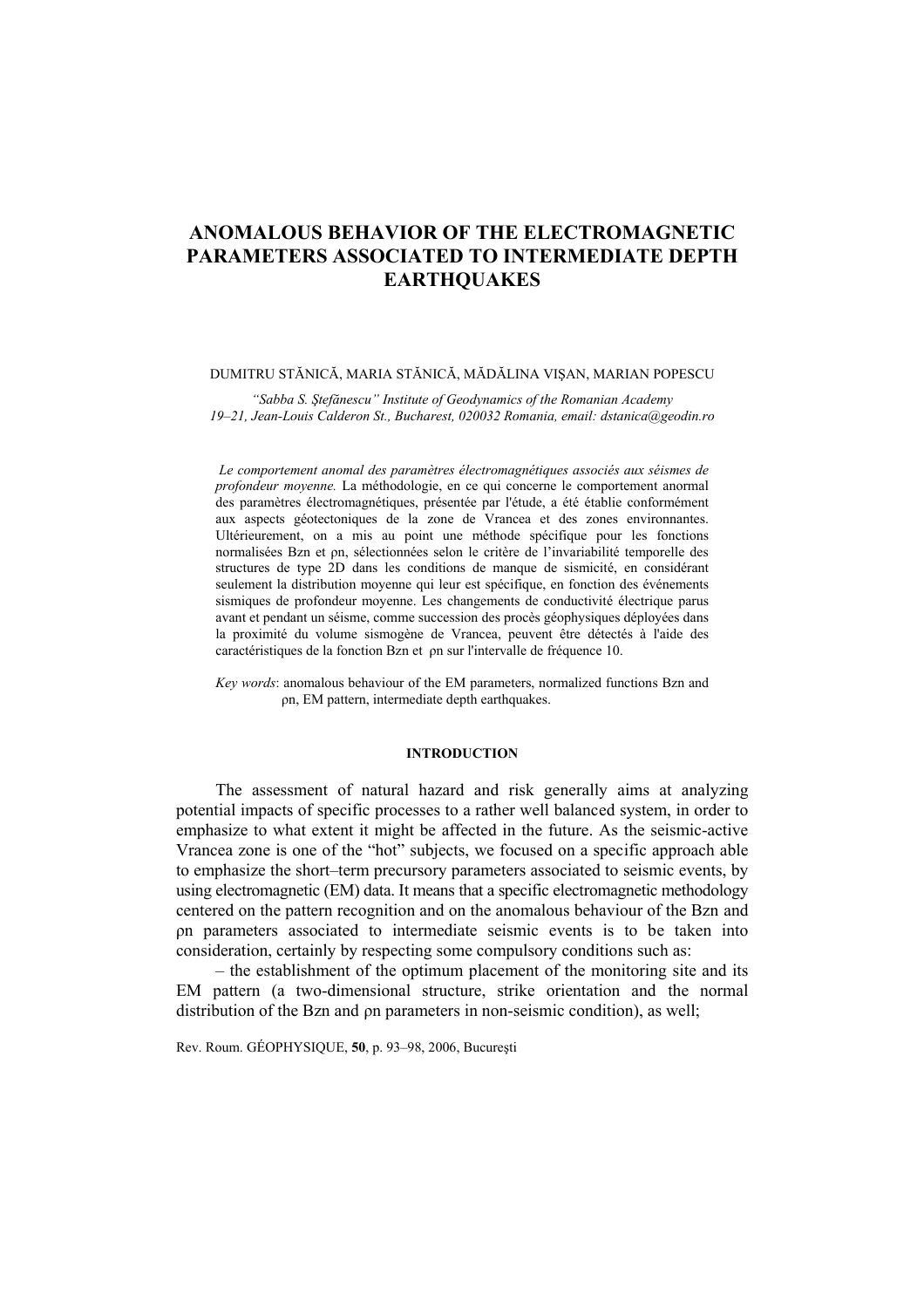– installation of the specific geophysical system for continuous monitoring of the EM field;

– the accomplishment of the daily mean variations of the Bzn and ρn parameters on certain frequency ranges, in order to highlight, their connection with seismic events.

# **METHODOLOGY AND RESULTS**

Unlike the other type of information (electric or seismic), the electromagnetic data seem to be more acceptable for tackling the short-term precursory parameter, because they are restricted neither to narrow high conducting paths – as the electric data, nor to a short time before the earthquakes – as the seismic ones.

It is well known that at the Earth surface the vertical geomagnetic component Bz is entirely secondary field and its existence is an immediate indicator of lateral inhomogeneity. For two-dimensional structure, Bz is produced essentially by  $B<sub>+</sub>$ (horizontal geomagnetic component perpendicular to the geological strike) and, consequently, a normalized function Bz defined as:

$$
Bzn = Bz/B+, \tag{1}
$$

**should be time invariant for a given 2D structure** (Word *et al.*, 1970, Stănică *et al.*, 2002, 2003).

Furthermore, in terms of resistivity, we may compute:

$$
\rho_z = 0.2 \text{ T } \left| \text{E}_{\parallel} / \text{Bz} \right|^{2} \tag{2}
$$

and

$$
\rho_{\parallel} = 0.2 \text{ T} |E_{\parallel} / B_{\perp}|^2, \tag{3}
$$

where: T is period (sec.),  $\rho_z$  is the vertical resistivity,  $E_{\parallel}$  and  $\rho_{\parallel}$  are the electric field and the resistivity parallel to the strike.

Thus, the normalized function Bzn may be estimated as:

$$
|\operatorname{Bzn}| = (\rho_{\parallel}/\rho_z)^{1/2},\tag{4}
$$

Relation (4) demonstrates that Bzn could be linked to the variation of the electric conductivity into the Earth and, its right part lead to the normalized resistivity (Stănică, Stănică, 2003) defined as:

$$
\rho n = \rho_{\parallel}/\rho_z. \tag{5}
$$

As a first step, it is important to point out the EM pattern (skew, strike and specific distribution of the Bzn and ρn parameters in non-seismic condition) for the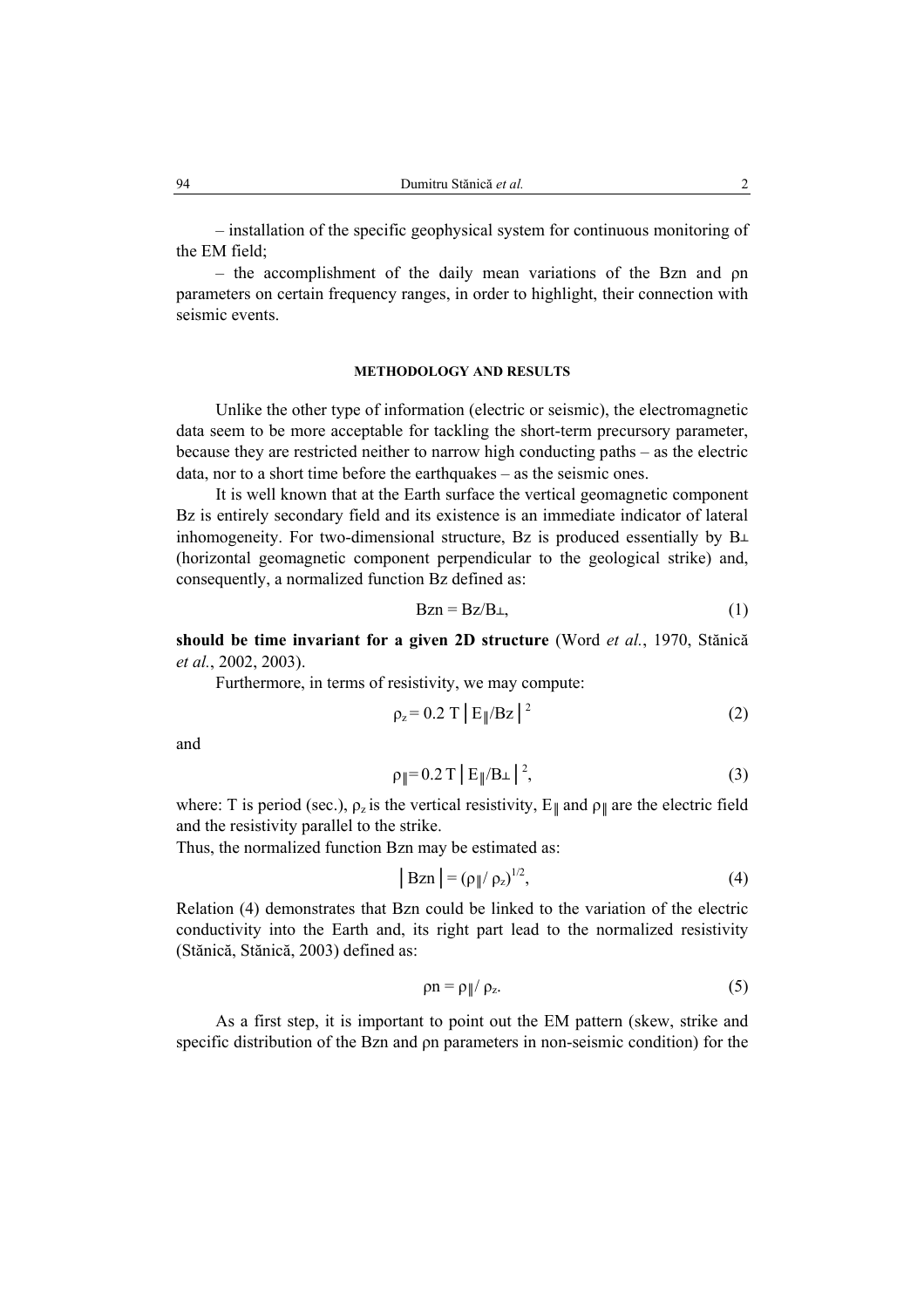monitoring site, selected to be National Geophysical Observatory Surlari (NGOS-Fig.1) and to extract the anomalous behaviour of the Bzn and ρn parameters, the most probably due to the resistivity changes appeared at the intermediate depth level. The NGOS is located at about 140 km far away from the epicentral seismic active Vrancea zone and the criteria for this selection are:

– the existence of a logistic base able to supply optimal EM information (specially prepared buildings and operators);

– making evident a two-dimensional geological structure and its strike orientation;

– real time data transfer to the central center (Institute of Geodynamics, Bucharest) by electronic connection.

In order to determine the EM pattern at the NGOS we have used both the magnetotelluric equipment GMS-06 (Metronix, Germany), having 5 channels (two electric-Ex, Ey and three magnetic: Bx, By, Bz), 24 bit resolution, GPS, two frequency ranges (LF: 4096sec.-1kH; HF=0.5kH - 10kH) and adequate software packages "MAPROS". The "MAPROS" program is able to perform the following basic tasks:

– real time data acquisition and processing;

– robust estimation of transfer functions;

– real time display of time series and all important electromagnetic parameters ( $\rho_{\perp}$ ,  $\rho_{\parallel}$ , skew and strike, etc).

Using magnetotelluric tensor impedance decomposition procedures (Bahr, 1988), it was possible to separate the local effects from the regional ones and to identify the MT parameters: (i) skew (Fig. 2); (ii) strike orientation (Fig. 3); (iii) resistivities perpendicular ( $\rho_{\perp}$ ) and parallel ( $\rho_{\parallel}$ ) to the strike (Fig. 4). Having this information, a specific methodology able to use those frequencies corresponding to the 2D structure and intermediate depth interval has been applied. Under these circumstances, for the NGOS the both frequency range of  $10^{-2}$ -4.10<sup>-3</sup> Hz and strike direction  $(E10^{\circ}N)$  have to be included (see Figs. 2, 3 and 4).

The continuous monitoring of the geomagnetic data was accomplished by using the recording system MAG-03 DAM (Bartington, England), with 6 channels, 24 bit resolution able to collect the data from the three axis magnetic field sensor MAG-03 MSL (frequency range: DC- 1kHz) and a laptop for real time data storage and processing. One of the horizontal components of the three axis magnetic sensor has been always orientated perpendicular to the geological strike.

Subsequently, the changes of electrical conductivity inside the Vrancea seismogenic volume and its surroundings, before an earthquake occurred, as a sequence of the lithospheric conductivity changes produced by the dehydration of the rocks associated with rupturing processes and fluid migration through faulting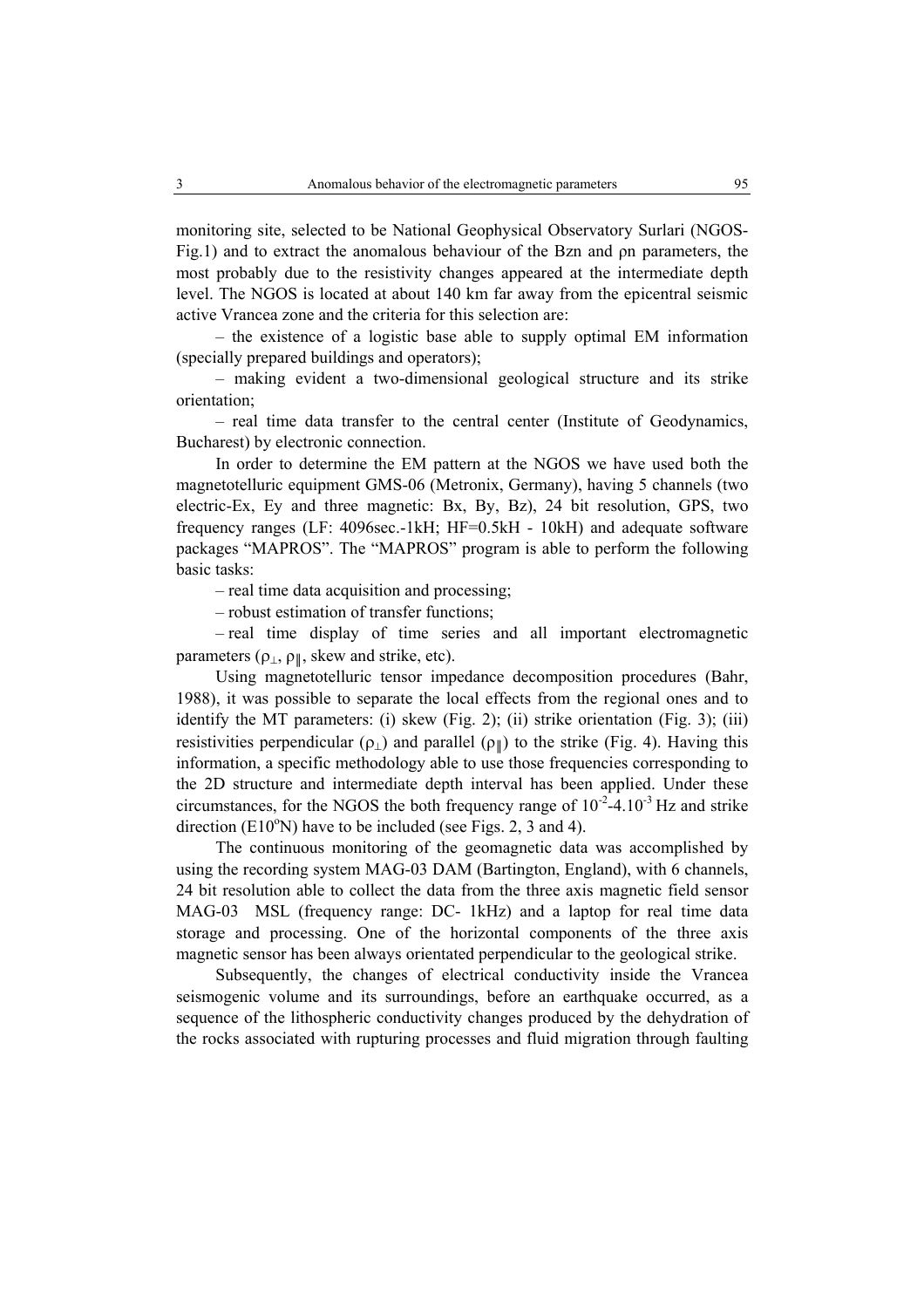system inside the Vrancea's seismic active volume and its surrounding areas, have to be reflected by the Bzn and ρn parameters.

To have a comprehensive view on the applied methodology, the daily mean distribution of the parameters Bzn in correlation with Vrancea's deep seismic events occurred simultaneously is shown in Fig. 5, within a span of 49 days (27 December 2005-13 February 2006). It is easily visible that there are some domains characterized by increased values as a direct consequence of the thermomechanical processes occurred at subcrustal level before and during the earthquakes. The earthquakes' magnitude is marked by vertical lines, with values oscillating between 2.1 and 4.3. According to this information, it is admitted that major changes of B<sub>⊥</sub> component at intermediate depth are produced.

For a better understanding of this methodology, it is also presented Fig. 6 that contains the daily distribution of the normalized function ρn, correlated with the simultaneous seismic events, for a month interval (01.06-30.06.2004). This figure emphasizes increasing values of the ρn parameter by comparing with its normal distribution  $(3.512 \pm 0.0002)$  in non seismic conditions, due to the same geodynamic processes and consequences mentioned above.



Fig.  $6 -$  Daily mean variation of the on (written as Rn) represented simultaneously with seismic events (star) which have mentioned their magnitude/depth; the dashed thicken line of 3.512 ( $\pm$  0.0002) represents its normal distribution.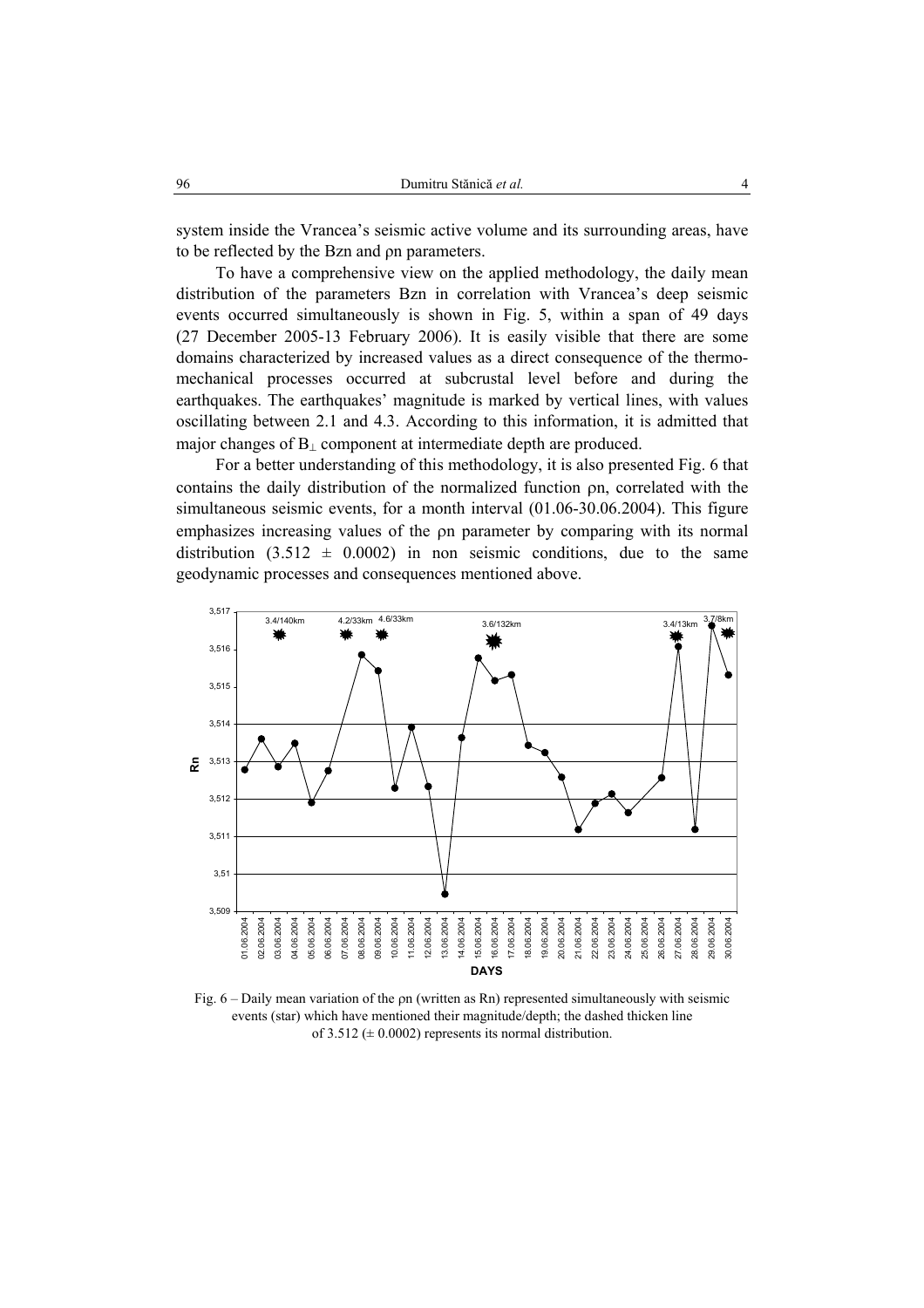# **CONCLUSIONS**

According to all the electromagnetic information correlated with seismic events, it is relieved that the earthquakes are triggered during the instability period of the EM parameters, generated by the resistivity changes occurred at intermediate depth. **When the stability and instability periods are very close, the corresponding domains are superimposed and maximum amplitude value of the analyzed electromagnetic parameters may correspond or not with the maximum magnitude of the earthquakes**.

Several days before an earthquake occurred, the daily mean variation of the normalized functions Bzn and ρn displayed an anomalous behaviour marked by a significant increase versus its normal distribution identified in non seismic conditions, as a result of the lithospheric conductivity changes produced by the dehydration of the rocks, associated with rupturing processes and fluid migration through faulting systems developed inside the Vrancea seismogenic volume and its surrounding areas.

Even if at present it is not yet possible to make any correlation between the magnitude of a seismic event and the amplitude/shape of the Bzn parameter, because of the lack of sufficient data concerning extreme events  $(M>6)$ , there is a chance to make a step forward on this way.

As this methodology allows us to know always the structure changes after every seismic event, permitting to use further on the most adequate techniques, it becomes an interesting subject of studying the earthquakes and the associated geodynamic processes.

*Acknowledgements.* This study is supported by the Ministry of Education and Research, National Program "MENER", Contract No.441/2004-2006 and EU-PC6, NEST Project E2-C2/2005-2008.

### **REFERENCES**

- BAHR, K. (1998), *Interpretation of the magnetotelluric impedance tensor: regional induction and local telluric distortion.* J. Geophys., **62**, 119–127.
- STĂNICĂ, D., STĂNICĂ, M., ZUGRĂVESCU, D. (2002), *The electromagnetic precursory phenomena associated with the earthquakes occurred in the Vrancea seismic-active zone.* International Workshop and COST Action-625, University of Camerino, Italy, May 3–7. *Active Fault; Analysis, processes and monitoring,* Abstract Volume, 134–135.
- STĂNICĂ, D., STĂNICĂ, M., ZUGRĂVESCU, D. (2002), *Electromagnetic phenomena connected with intermediate depth seismic events occurred in the Vrancea zone*. The 3rd International Workshop on Magnetic, Electric and Electromagnetic Methods in seismology and Volcanology (MEEMSV-2002), Sept. 3–6, 2002, Moscow, Russia, Abstract Volume, 26–27.